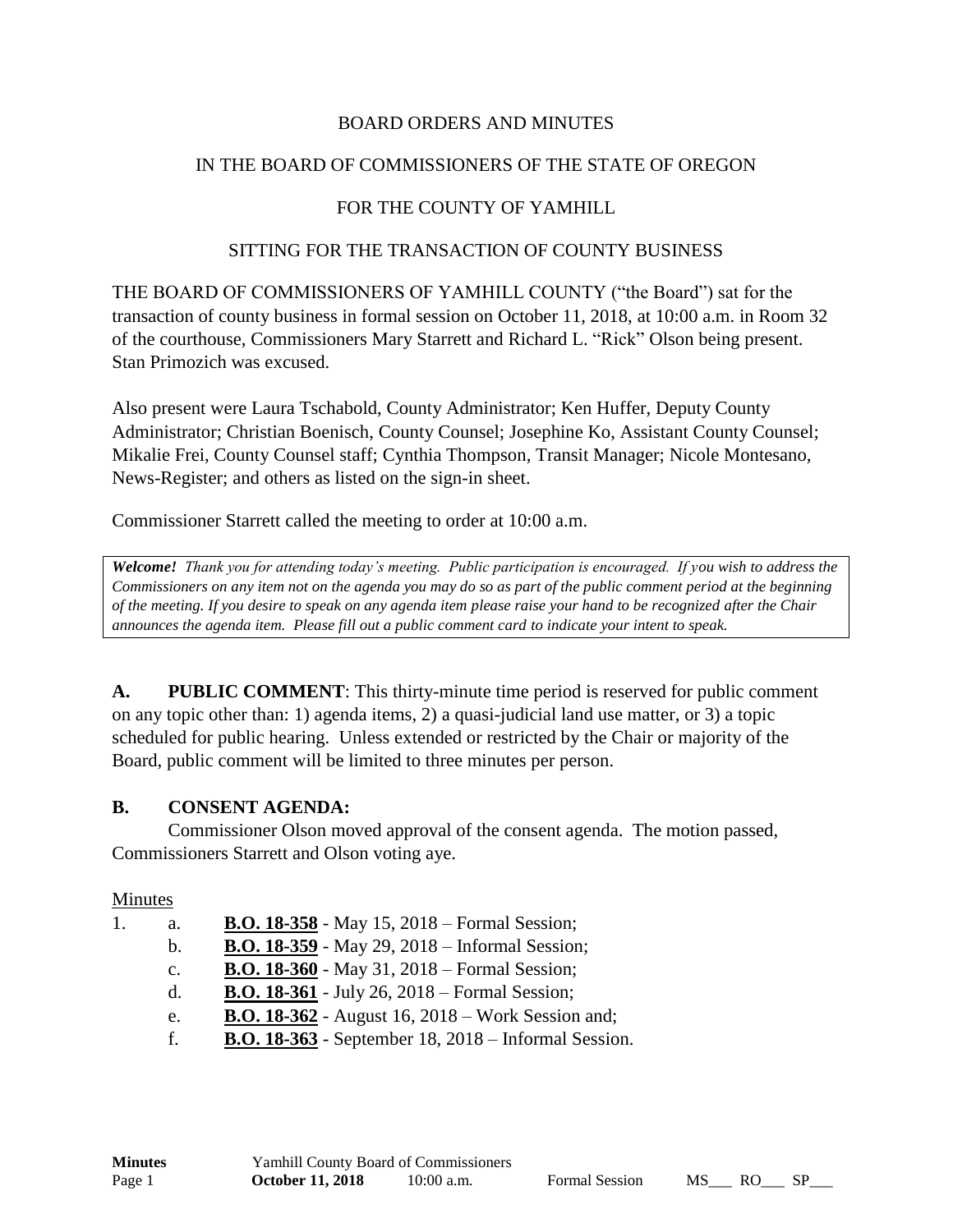Contracts/Grants

2. **B.O. 18-364** - Approval of amendment #5 to agreement #153142 (B.O. 17-207) between Yamhill County Health and Human Services and the Oregon Health Authority (OHA), retroactive to September 1, 2018.

3. **B.O. 18-165** - Approval of an agreement between Yamhill County Health and Human Services and the McMinnville School District to provide alcohol and drug abuse prevention and education classes for the 2018-2019 school year, not to exceed \$3,072.

4. **B.O. 18-366** - Approval of Service Element Prior Authorization #24974209 for \$24, 684 under the agreement between Yamhill County Health and Human Services and the Department of Human Services (B.O. 15-297) for the financing of our Community Developmental Disabilities Program.

License/Permit

5. **B.O. 18-367** - Approval of the purchase of Office 365 licenses with technical support in the amount of \$176,100 from Tangent.

# **Committees**

6. **B.O. 18-368** - Approval of the following changes to the Parkway Committee:

- a. Appoint David Ford for a three year term to expire October 11, 2021.
- b. Reappoint Denise Harvey for a four year term to expire September 22, 2022.

# Letters

7. **B.O. 18-369** - Approval of a letter of support for the Yamhill County Action Partnership (YCAP) and the Housing Authority of Yamhill County (HAYC) "Operation Welcome Home" project.

# **C. OLD BUSINESS:** None.

**D. OTHER BUSINESS** (Add-ons and non-consent items):

1. **B.O. 18-370** - Consideration of the approval of the membership list for the Yamhill County Transit Advisory Committee (YCTAC) with terms to expire June 30, 2019.

Commissioner Olson moved approval of item D1. The motion passed, Commissioners Starrett and Olson voting aye. Commissioner Starrett read the approved YCTAC membership appointment list.

2. **B.O. 18-371** - Consideration of the approval of the appointment of Frank Sheridan for the position of Chair to the Yamhill County Transit Advisory Committee (YCTAC), term to expire June 30, 2019.

Commissioner Olson moved approval of item D2. The motion passed, Commissioners Starrett and Olson voting aye.

| <b>Minutes</b> | <b>Yamhill County Board of Commissioners</b> |              |                       |     |      |  |
|----------------|----------------------------------------------|--------------|-----------------------|-----|------|--|
| Page 2         | <b>October 11, 2018</b>                      | $10:00$ a.m. | <b>Formal Session</b> | MS. | – RO |  |